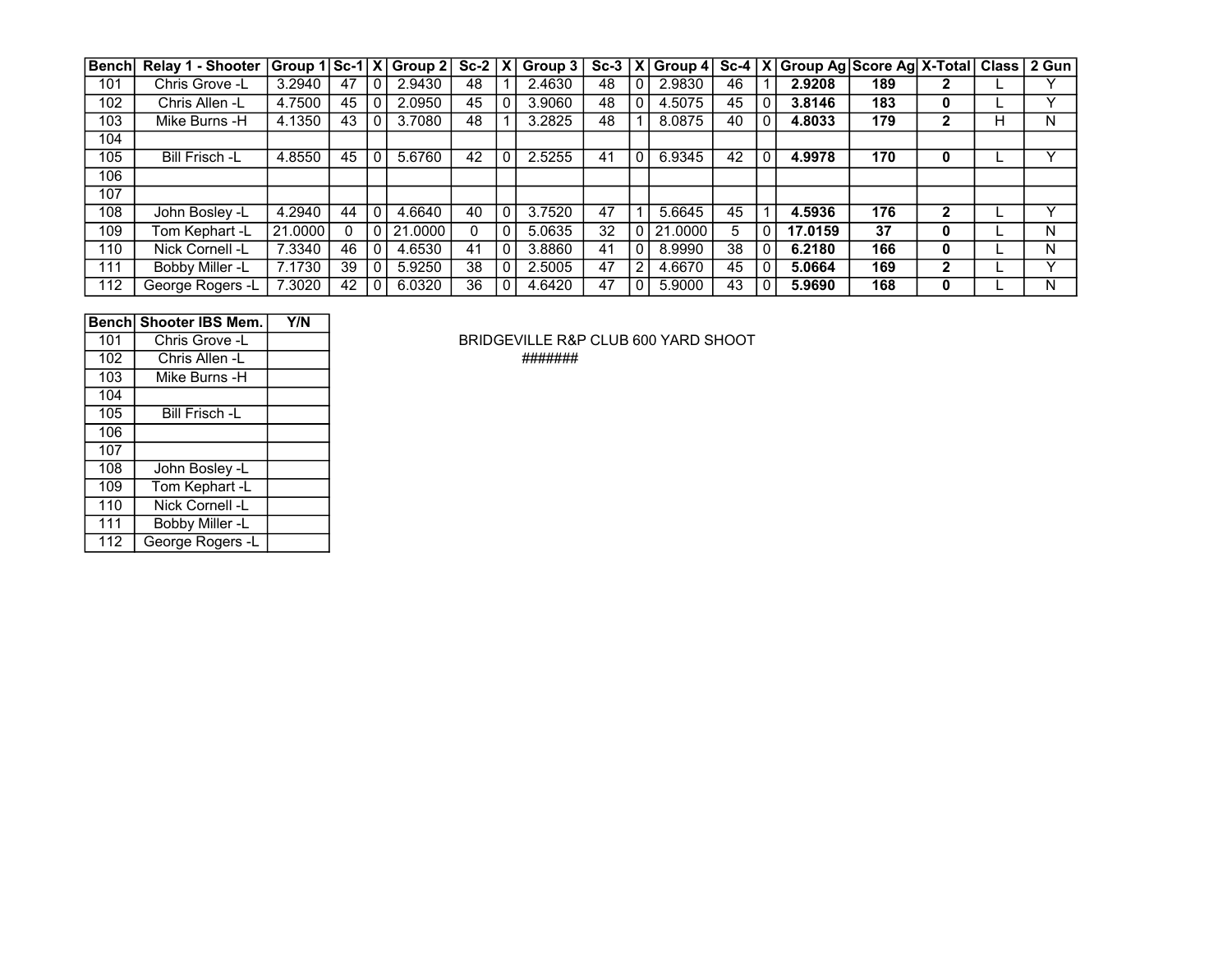|     | Bench Relay 2 - Shooter Group 1 Sc-1 X |         |    | Group 2 |    |         |    |                |         |    |   | Sc-2   X   Group 3   Sc-3   X   Group 4   Sc-4   X   Group Ag   Score Ag   X-Total |     |   |   | Class   2 Gun |
|-----|----------------------------------------|---------|----|---------|----|---------|----|----------------|---------|----|---|------------------------------------------------------------------------------------|-----|---|---|---------------|
| 201 |                                        |         |    |         |    |         |    |                |         |    |   |                                                                                    |     |   |   |               |
| 202 | Chris Allen -H                         | 2.7675  | 49 | 5.4890  | 47 | .7155   | 50 | $\overline{2}$ | 2.1825  | 49 |   | 3.0386                                                                             | 195 | 4 | н |               |
| 203 |                                        |         |    |         |    |         |    |                |         |    |   |                                                                                    |     |   |   |               |
| 204 | Cyril St, Martin -L                    | 3.6470  | 38 | 4.6515  | 41 | 4.2980  | 48 |                | 2.2930  | 46 |   | 3.7224                                                                             | 173 | 2 |   |               |
| 205 | Bill Frisch -H                         | 5.4935  | 46 | 6.1635  | 45 | 3.2735  | 46 | $\Omega$       | 4.4675  | 46 |   | 4.8495                                                                             | 183 | 2 | н |               |
| 206 |                                        |         |    |         |    |         |    |                |         |    |   |                                                                                    |     |   |   |               |
| 207 |                                        |         |    |         |    |         |    |                |         |    |   |                                                                                    |     |   |   |               |
| 208 | John Bosley -H                         | .7250   | 45 | 3.0675  | 43 | 3.0640  | 45 | $\Omega$       | 2.9225  | 46 |   | 2.6948                                                                             | 179 | 0 | н |               |
| 209 | Caleb Kephart -L                       | 17.3685 | 19 | 8.0550  | 26 | 10.5005 | 6  | 0 I            | 10.7135 | 14 |   | 11.6594                                                                            | 65  | 0 |   | N             |
| 210 | Mike Nance -L                          | 4.2565  | 44 | 7.8765  | 43 | 2.3215  | 49 | 2 <sub>1</sub> | 3.1210  | 48 |   | 4.3939                                                                             | 184 | 4 |   |               |
| 211 | Bobby Miller -H                        | 3.4240  | 47 | 2.5505  | 43 | 3.3075  | 45 |                | 3.4035  | 47 | 2 | 3.1714                                                                             | 182 | 4 | H |               |
| 212 |                                        |         |    |         |    |         |    |                |         |    |   |                                                                                    |     |   |   |               |

|     | Bench Shooter IBS Mem. | Y/N |
|-----|------------------------|-----|
| 201 |                        |     |
| 202 | Chris Allen -H         |     |
| 203 |                        |     |
| 204 | Cyril St, Martin -L    |     |
| 205 | <b>Bill Frisch -H</b>  |     |
| 206 |                        |     |
| 207 |                        |     |
| 208 | John Bosley -H         |     |
| 209 | Caleb Kephart -L       |     |
| 210 | Mike Nance -L          |     |
| 211 | Bobby Miller -H        |     |
| 212 |                        |     |

BRIDGEVILLE R&P CLUB 600 YARD SHOOT

Chris Allen -H #######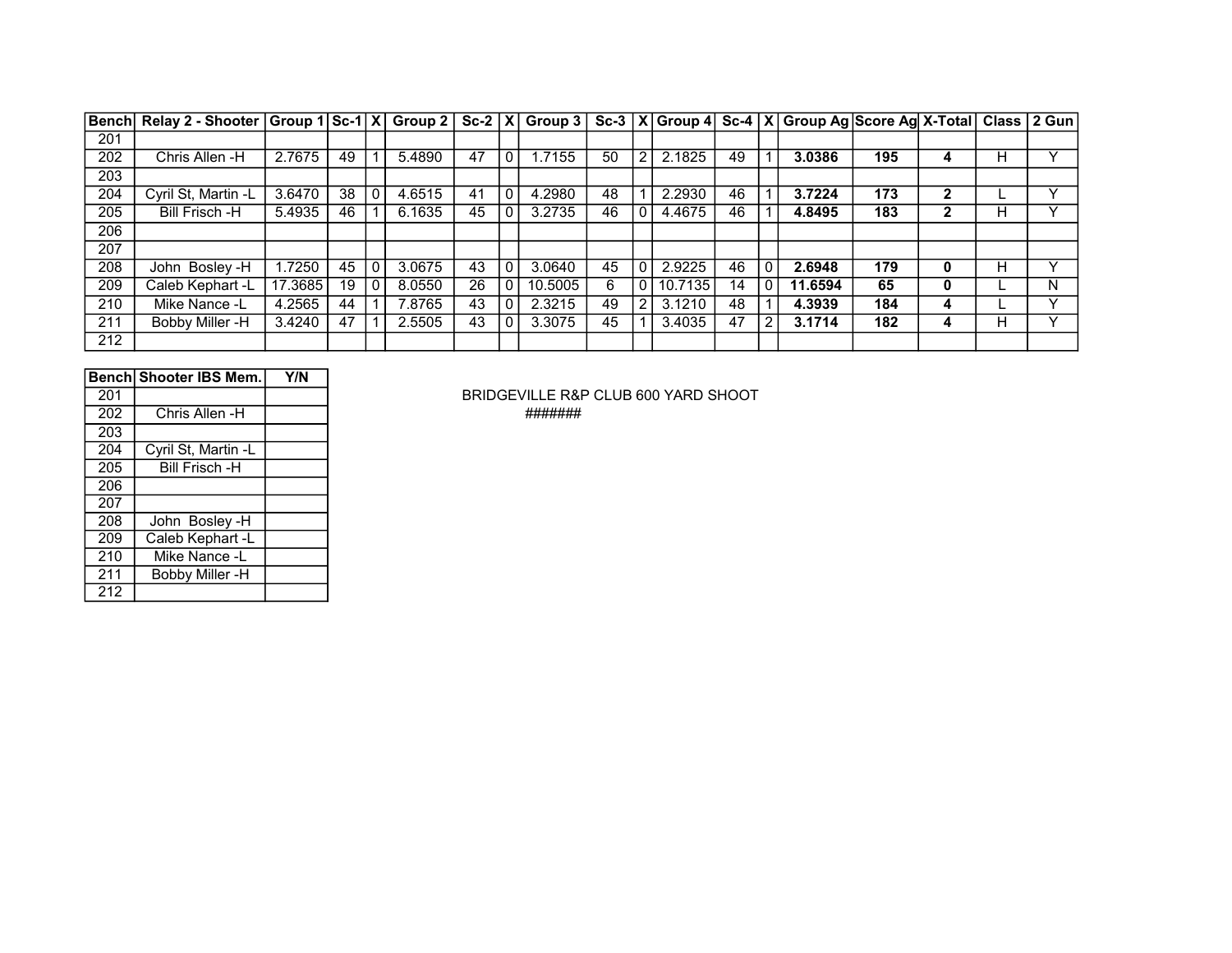| <b>Bench</b> | Relay 3 - Shooter Group 1 Sc-1 X Group 2 Sc-2 X Group 3 Sc-3 X Group 4 Sc-4 X |        |    |                |        |    |              |        |    |   |        |    |             | Group Ag Score Ag X-Total Class 2 Gun |     |   |   |   |
|--------------|-------------------------------------------------------------------------------|--------|----|----------------|--------|----|--------------|--------|----|---|--------|----|-------------|---------------------------------------|-----|---|---|---|
| 301          | Chris Grove -H                                                                | 2.6015 | 47 |                | .9935  | 46 | $\Omega$     | 4.6020 | 44 |   | 2.4985 | 48 | 2           | 2.9239                                | 185 |   | н |   |
| 302          |                                                                               |        |    |                |        |    |              |        |    |   |        |    |             |                                       |     |   |   |   |
| 303          | Mike Burns -L                                                                 | 5.7565 | 45 | $\overline{0}$ | 5.2350 | 41 | $\mathbf{0}$ | DQ.    |    |   |        |    |             | 5.4958                                | 86  | 0 |   | N |
| 304          | Cyril St. Martin -H                                                           | 8.1395 | 38 | 0              | 3.4100 | 44 |              | 2.4595 | 47 |   | 3.1730 | 46 |             | 4.2955                                | 175 | 2 | н |   |
| 305          |                                                                               |        |    |                |        |    |              |        |    |   |        |    |             |                                       |     |   |   |   |
| 306          |                                                                               |        |    |                |        |    |              |        |    |   |        |    |             |                                       |     |   |   |   |
| 307          |                                                                               |        |    |                |        |    |              |        |    |   |        |    |             |                                       |     |   |   |   |
| 308          |                                                                               |        |    |                |        |    |              |        |    |   |        |    |             |                                       |     |   |   |   |
| 309          |                                                                               |        |    |                |        |    |              |        |    |   |        |    |             |                                       |     |   |   |   |
| 310          | Mike Nance -H                                                                 | 4.6930 | 40 | $\overline{0}$ | 5.1710 | 39 | $\mathbf{0}$ | 3.2765 | 47 | 2 | 2.3750 | 47 | $\mathbf 0$ | 3.8789                                | 173 | 2 | н |   |
| 311          | Rodney Sullivan -L                                                            | 5.2350 | 42 | $\Omega$       | 5.0820 | 39 |              | 5.1950 | 44 |   | 4.2960 | 46 |             | 4.9520                                | 171 | 2 |   | N |
| 312          |                                                                               |        |    |                |        |    |              |        |    |   |        |    |             |                                       |     |   |   |   |

|     | Bench Shooter IBS Mem. | Y/N |
|-----|------------------------|-----|
| 301 | Chris Grove -H         |     |
| 302 |                        |     |
| 303 | Mike Burns -L          |     |
| 304 | Cyril St. Martin -H    |     |
| 305 |                        |     |
| 306 |                        |     |
| 307 |                        |     |
| 308 |                        |     |
| 309 |                        |     |
| 310 | Mike Nance -H          |     |
| 311 | Rodney Sullivan -L     |     |
| 312 |                        |     |

BRIDGEVILLE R&P CLUB 600 YARD SHOOT #######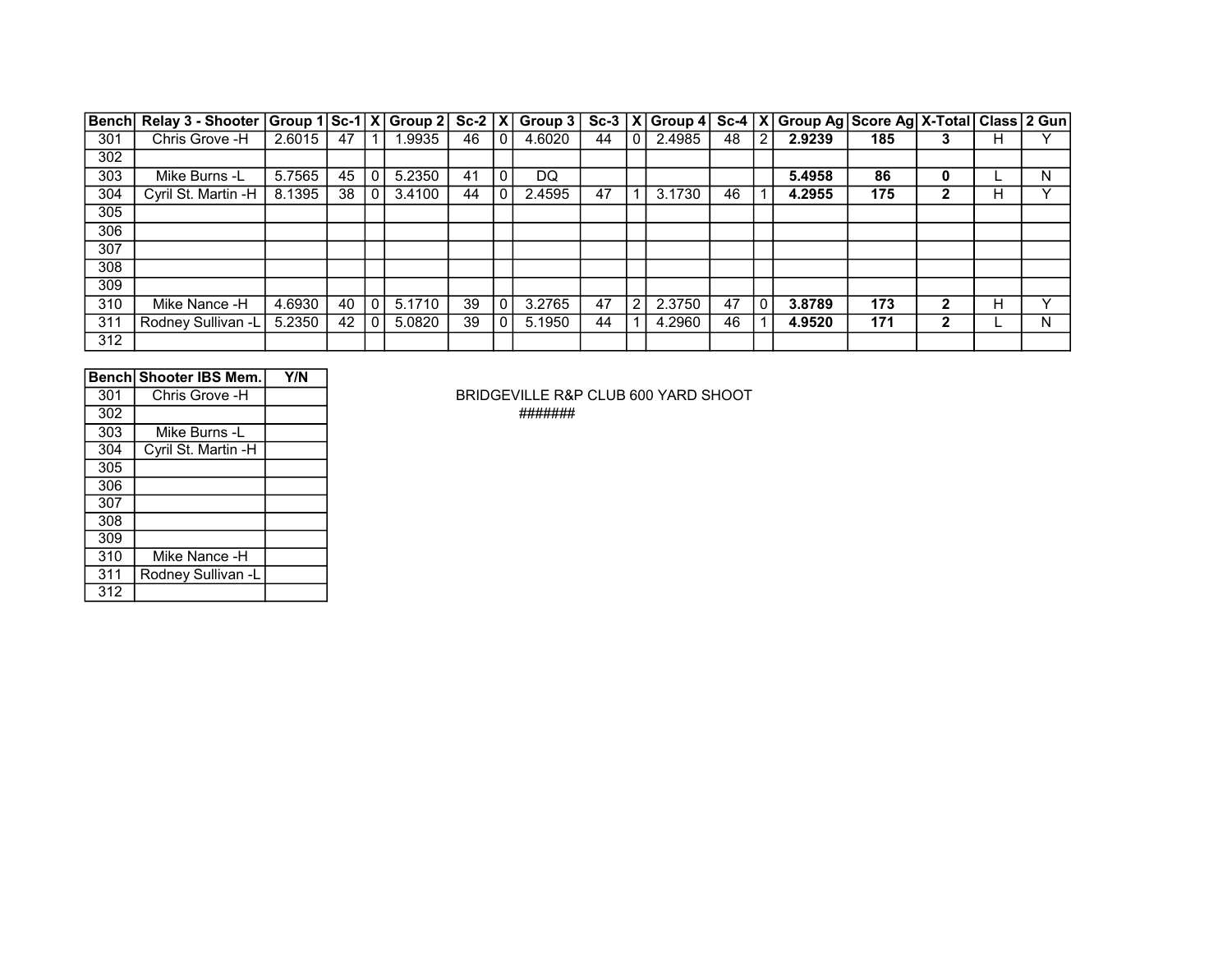|              |                       |            | Gun            | $\mathbf{2}$ | <b>Group</b>   |   |                  |                       |                   |                | Gun                     | 2            | <b>Score</b>   |
|--------------|-----------------------|------------|----------------|--------------|----------------|---|------------------|-----------------------|-------------------|----------------|-------------------------|--------------|----------------|
| <b>Bench</b> | <b>Shooter</b>        | Group AGG. | Class          | Gun          | <b>Place</b>   |   | <b>Bench</b>     | <b>Shooter</b>        | <b>Score AGG.</b> | X              | <b>Class</b>            | Gun          | <b>Place</b>   |
| 101          | Chris Grove -L        | 2.9208     |                | Υ            |                | в | 101              | Chris Grove -L        | 189               | $\mathbf{2}$   |                         | v            |                |
| 204          | Cyril St, Martin -L   | 3.7224     |                | Υ            | $\overline{2}$ | R | 210              | Mike Nance -L         | 184               | 4              |                         | $\checkmark$ | $\overline{2}$ |
| 102          | Chris Allen -L        | 3.8146     |                | Υ            | 3              |   | 102              | Chris Allen -L        | 183               | 0              |                         | $\checkmark$ | 3              |
| 210          | Mike Nance -L         | 4.3939     |                | Υ            | 4              | D | 108              | John Bosley -L        | 176               | $\mathbf{2}$   |                         | v            | 4              |
| 108          | John Bosley -L        | 4.5936     |                | Υ            | 5              | G | 204              | Cyril St, Martin -L   | 173               | $\overline{2}$ |                         |              | 5              |
| 311          | Rodney Sullivan -L    | 4.9520     |                | N            | 6              | E | 311              | Rodney Sullivan -L    | 171               | $\overline{2}$ |                         | N            | 6              |
| 105          | <b>Bill Frisch -L</b> | 4.9978     |                | Υ            | $\overline{7}$ | V | 105              | <b>Bill Frisch -L</b> | 170               | $\bf{0}$       |                         | $\checkmark$ | 7              |
| 111          | Bobby Miller -L       | 5.0664     |                | Υ            | 8              |   | 111              | Bobby Miller -L       | 169               | $\mathbf 2$    |                         | $\checkmark$ | 8              |
| 303          | Mike Burns -L         | 5.4958     |                | N            | 9              |   | 112              | George Rogers -L      | 168               | $\bf{0}$       |                         | N            | 9              |
| 112          | George Rogers -L      | 5.9690     |                | N            | 10             |   | 110              | Nick Cornell -L       | 166               | $\Omega$       |                         | N            | 10             |
| 110          | Nick Cornell -L       | 6.2180     |                | N            | 11             | E | 303              | Mike Burns -L         | 86                | $\Omega$       |                         | N            | 11             |
| 209          | Caleb Kephart -L      | 11.6594    |                | N            | 12             |   | 209              | Caleb Kephart -L      | 65                | $\bf{0}$       |                         | N            | 12             |
| 109          | Tom Kephart -L        | 17.0159    |                | N            | 13             | R | 109              | Tom Kephart -L        | 37                | $\bf{0}$       |                         | N            | 13             |
| 208          | John Bosley-H         | 2.6948     | $\overline{H}$ | Y            |                | & | $\overline{202}$ | Chris Allen -H        | 195               | 4              | $\overline{\mathsf{H}}$ | Υ            |                |
| 301          | Chris Grove -H        | 2.9239     | H              | Υ            | $\overline{2}$ | P | 301              | Chris Grove -H        | 185               | 3              | н                       | $\checkmark$ | 2              |
| 202          | Chris Allen -H        | 3.0386     | Н              | Υ            | 3              |   | 205              | Bill Frisch -H        | 183               | $\mathbf{2}$   | Н                       |              | 3              |
| 211          | Bobby Miller -H       | 3.1714     | Н              | Υ            | 4              | С | 211              | Bobby Miller -H       | 182               | 4              | Н                       | v            | 4              |
| 310          | Mike Nance -H         | 3.8789     | Н              | Y            | 5              |   | 103              | Mike Burns -H         | 179               | $\mathbf{2}$   | H                       | N            | 5              |
| 304          | Cyril St. Martin -H   | 4.2955     | H              | Υ            | 6              | U | 208              | John Bosley -H        | 179               | $\bf{0}$       | Η                       | v            | 6              |
| 103          | Mike Burns -H         | 4.8033     | H              | N            | 7              | в | 304              | Cyril St. Martin -H   | 175               | 2              | Н                       | v            | 7              |
| 205          | <b>Bill Frisch -H</b> | 4.8495     | H              | Υ            | 8              |   | 310              | Mike Nance -H         | 173               | $\overline{2}$ | Н                       |              | 8              |